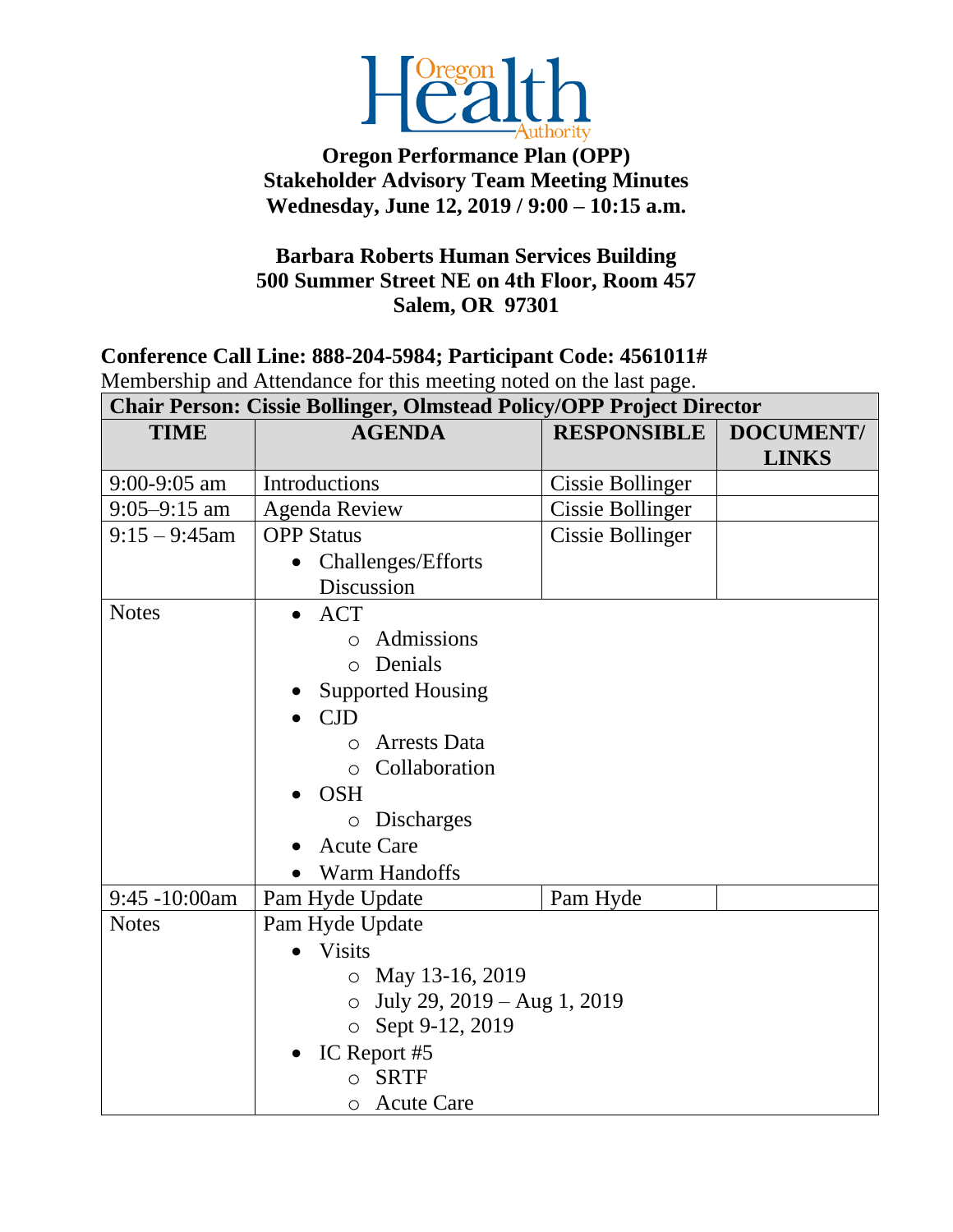|                    | $\circ$ ED                        |     |                      |  |
|--------------------|-----------------------------------|-----|----------------------|--|
|                    | • IC Report #6                    |     |                      |  |
|                    | o OPP Compliance for all sections |     |                      |  |
|                    |                                   |     |                      |  |
| $10:00 - 10:15$ am | Other                             | All |                      |  |
|                    | <b>Next Meeting:</b>              |     | PDF                  |  |
|                    | August 14, 2019                   |     | 2019 OPP             |  |
|                    |                                   |     | Stakeholder Advisory |  |